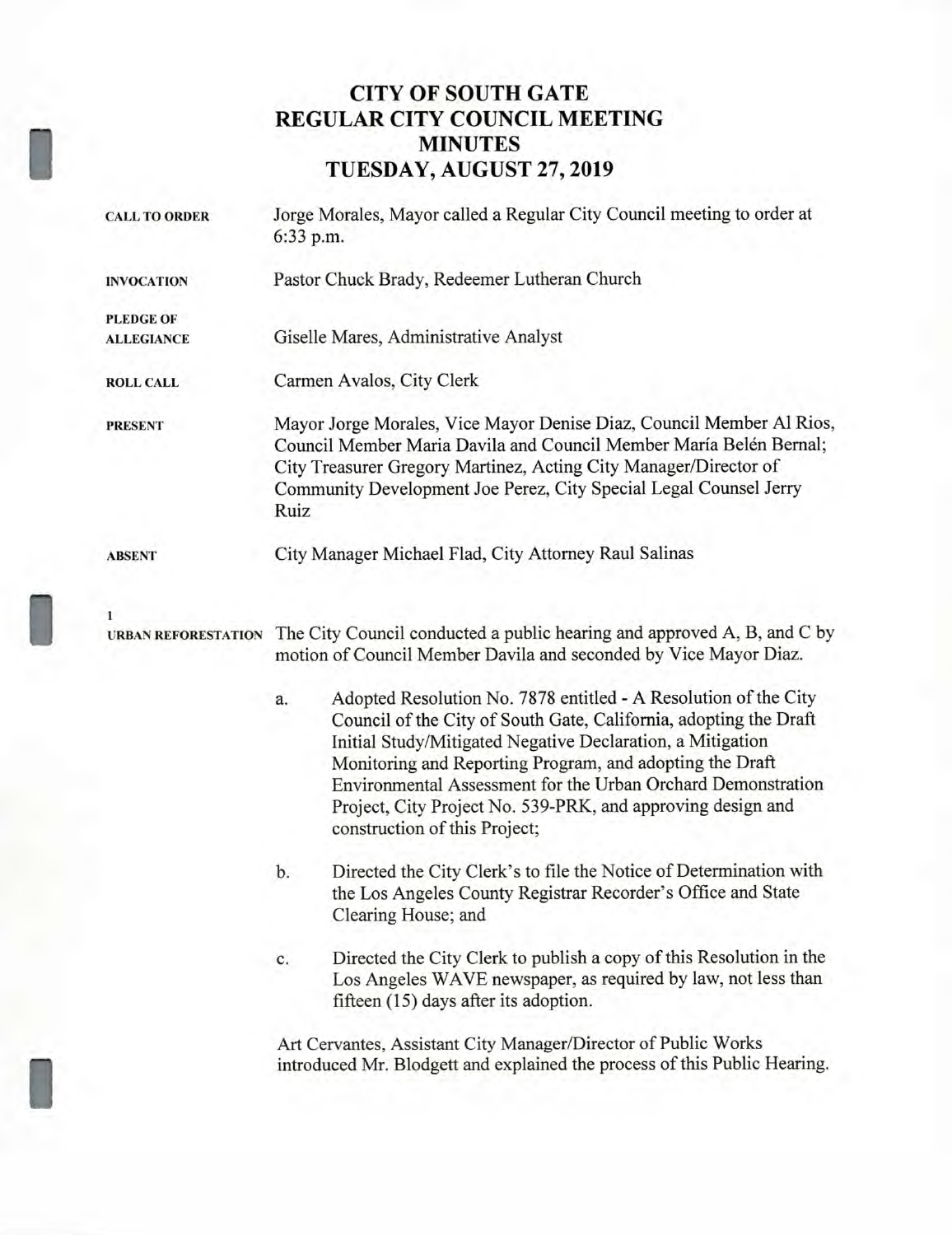#### **URBAN REFORESTATION**

**1** 

I

**CONTINUED** Mark Blodgett, Blodgett Baylosis Environmental and Planning gave a presentation on this item.

Mayor Morales opened the Public Hearing.

Virginia Johnson, 5751 McKinley Avenue, thanked the City for hosting several community meetings on this project. She is concerned about the amount of entrances to the area if there is an emergency.

Mayor Morales closed the Public Hearing.

Council Member Bernal is concerned with the entrance points.

Mr. Cervantes answered that for this first phase of the project, there is one ingress point of access to the public. However, there is a secondary point for emergency service off of Firestone Boulevard. Long term, as expansion occurs, the City will review funding sources for a Bridge Crossing at Southern Avenue.

Council Member Bernal asked if the concerns of the residents and businesses were considered in this process.

Mr. Cervantes answered that there were about 18 public outreach meetings and meetings targeted for the Thunderbird Villa Mobile Home Park residents.

Mayor Morales asked if there were going to be path ways through the park.

Mr. Cervantes answered that when the project was first being developed, it was being developed as mitigation to storm water. As the vision of the Los Angeles River began to develop more funding became available to add additional elements into this project. It is now becoming a passive park with trails, picnic areas, areas where kids will be able to play in water features.

Mayor Morales asked how the utilities are being addressed.

Mr. Cervantes introduced Ms. Robin Marx with the Trust for Public Land.

Ms. Marx responded that there are not any plans currently for the utility lines to go underground. We have engaged the DWP on this item but she believes it is not really an option. It is cost prohibiting to place them underground. The DWP quoted the project at 5 million dollars per tower.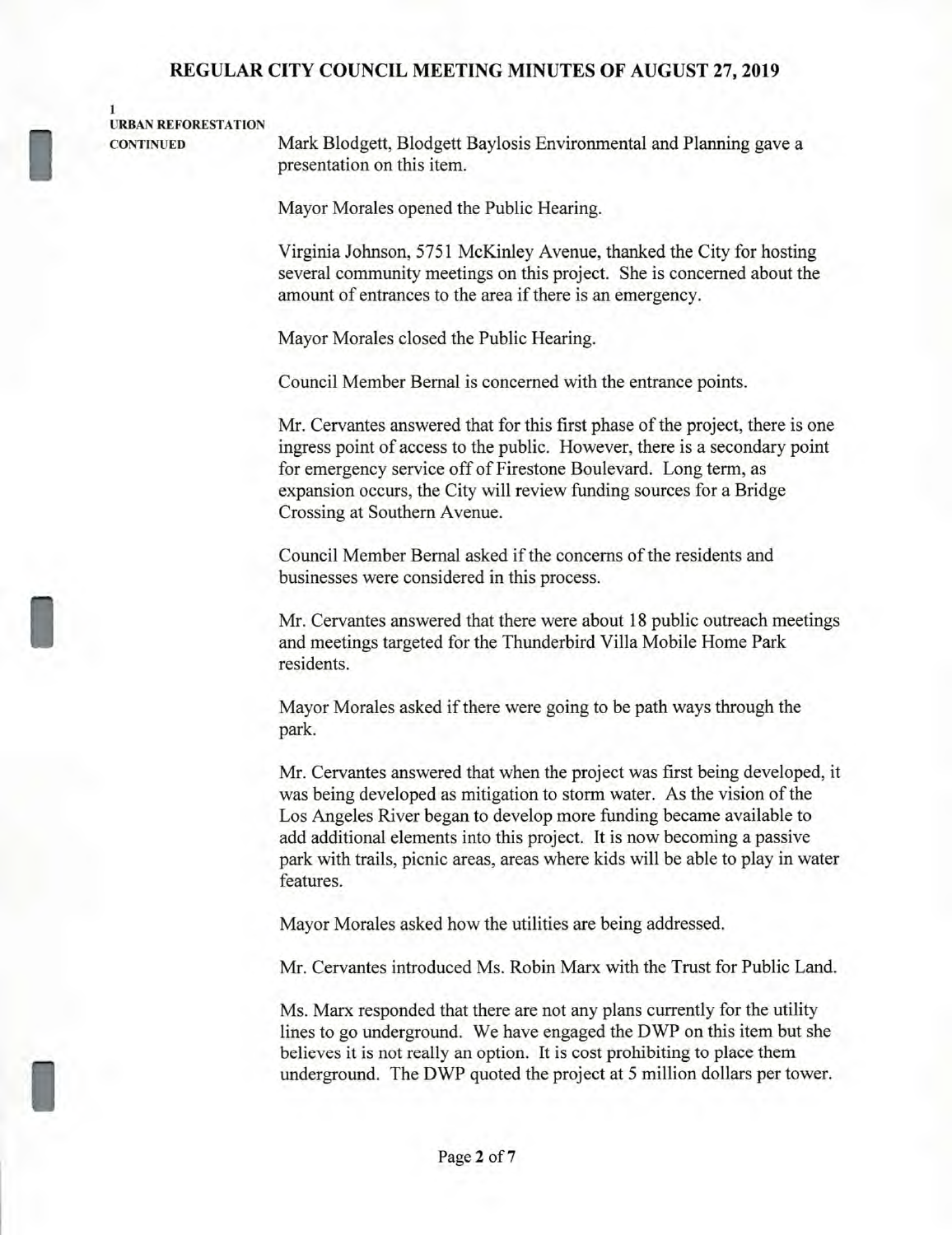### **URBAN REFORESTATION**

**1** 

1

I

**CONTINUED** Mayor Martinez requested that at a future meeting we draft a letter of support to have these towers placed underground.

> Council Member Rios thanked the work that has been done by the Trust for Public Land.

Council Member Bernal requested that we continue to work with the residents and businesses as this project continues.

Council Member Davila thanked staff on the work that has been done on this project. She informed the public that this project is being funded with grant money and not City funds.

# **COMMENTS FROM**

**THE AUDIENCE** Virginia Johnson, 5751 McKinley Avenue expressed her concern for the high expenses on the warrant run.

> Janet Torres, 10311 San Juan Avenue, is the Executive Director of the Chamber of Commerce and she spoke about the many companies that will be hiring.

> Nick Godoy, 8611 San Gabriel Avenue, is concerned about the rails by the freeway and expressed his disappointment with the Police and Public Works Departments for their lack of response.

#### **REPORTS AND COMMENTS**

**FROM CITY OFFICIALS** Captain Darren Arakawa, Police Department stated that for Labor Day Weekend the Police Department will have a Pedestrian Safety Deployment and a Driver's License/DUI checkpoint.

> Joe Perez, Community Development Director stated that we will be cohosting and sponsoring a community meeting on Thursday, August 29<sup>th</sup> designed to give the public an opportunity to provide input on air quality and emissions.

> Carmen Avalos, City Clerk stated that on August **28th** they will be having the SELA Collaborative for the Census in Lynwood.

Greg Martinez, City Treasurer, stated that he also pulled some of the warrants due to the high amounts for review.

Council Member Davila, said that last week all schools are back in session. The International Middle School has opened and have an enrollment of 950 students. This school will be also teaching students Mandarin as an additional language.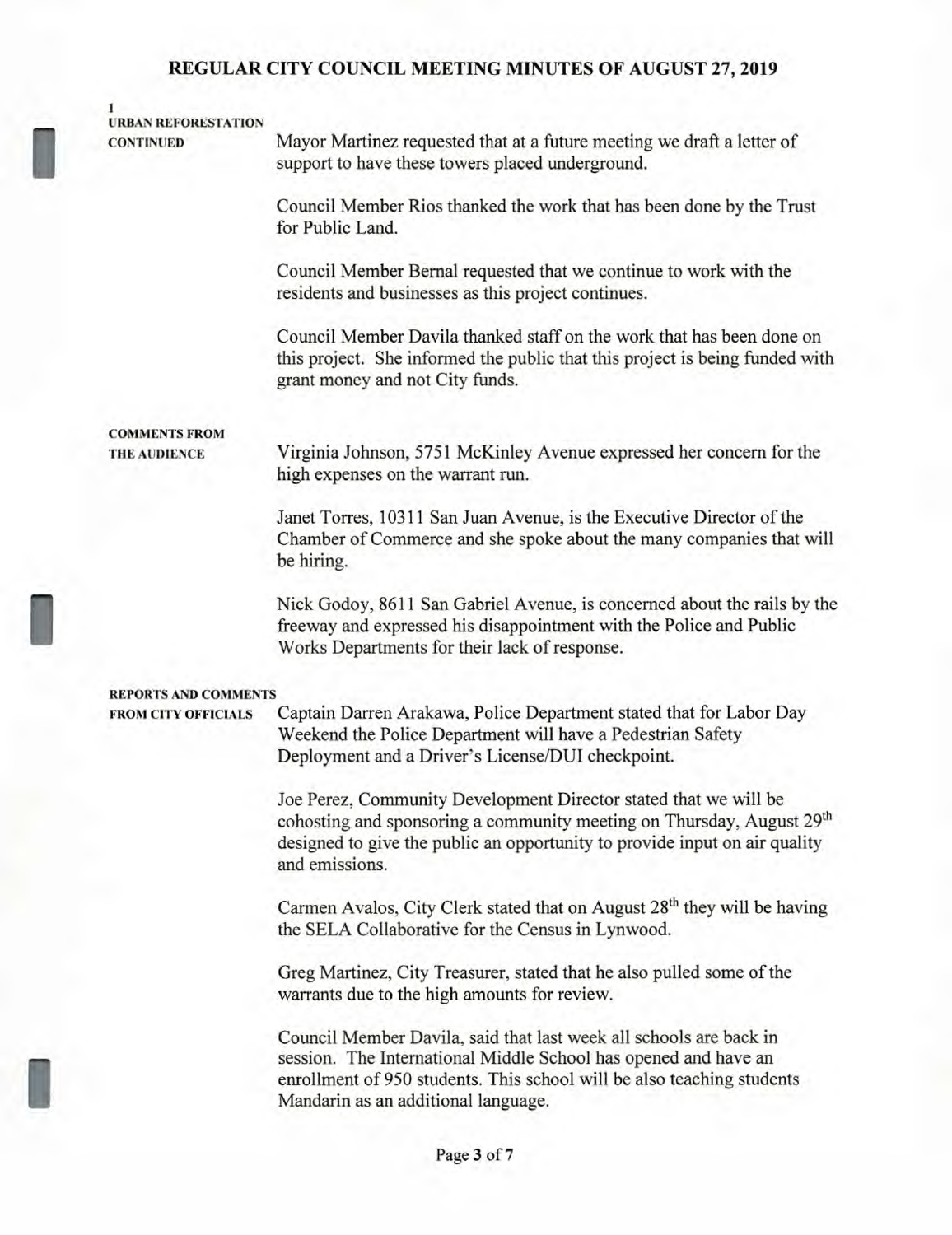| <b>FROM CITY OFFICIALS</b><br><b>CONTINUED</b> | Council Member Rios said that there is an agreement with International                                                                                                                                                                                                                                                                                                                                                                                                                                                                                                                                                                                                           |
|------------------------------------------------|----------------------------------------------------------------------------------------------------------------------------------------------------------------------------------------------------------------------------------------------------------------------------------------------------------------------------------------------------------------------------------------------------------------------------------------------------------------------------------------------------------------------------------------------------------------------------------------------------------------------------------------------------------------------------------|
|                                                | Middle School that the City can use the baseball fields when not in use by<br>the school. It will be an extension of our Parks. He attended a meeting<br>with METRO regarding the rail lines and buses. He will also be attending<br>the Census roundtable meeting in Lynwood.                                                                                                                                                                                                                                                                                                                                                                                                   |
|                                                | Council Member Bernal announced that Speaker Rendon asked her to be a<br>founding board member for the Southeast Arts and Cultural Association<br>which is a nonprofit organization. She attended a meeting with the<br>American Red Cross regarding resources they have to offer.                                                                                                                                                                                                                                                                                                                                                                                               |
|                                                | Vice Mayor Diaz attended two of our Neighborhood Watch Meetings. She<br>and Council Member Davila also attended the California Latino Institute<br>Graduation.                                                                                                                                                                                                                                                                                                                                                                                                                                                                                                                   |
|                                                | Mayor Morales attended the California Contract Cities Board Meeting and<br>the First Day for the International Middle School.                                                                                                                                                                                                                                                                                                                                                                                                                                                                                                                                                    |
| <b>CONSENT CALENDAR</b>                        | Agenda Items 3, 5, 6, 9, and 11 were unanimously approved by motion of<br>Council Member Bernal and seconded by Council Member Davila. Item 4,<br>7 and 10 were pulled for discussion.                                                                                                                                                                                                                                                                                                                                                                                                                                                                                           |
| 2                                              | This item was removed from the Agenda.                                                                                                                                                                                                                                                                                                                                                                                                                                                                                                                                                                                                                                           |
| 3<br><b>CLASSIFICATION</b>                     | The City Council adopted Resolution No. 7879 entitled - A Resolution of<br>the City Council of the City of South Gate, California, amending<br>Resolution No. 6454 (Salary Resolution and Position Classification Plan)<br>to create the positions of full-time Intermediate Account Clerk (Police)<br>and part-time Computer Information Systems Aide (Police), to eliminate<br>one vacant full-time Civilian Custody Officer position, to eliminate one<br>vacant part-time Intermediate Account Clerk position, all in the Police<br>Department, to approve the corresponding job specifications, and to<br>update the appropriate salary pay tables during Consent Calendar. |
| 4<br><b>PERSONNEL</b>                          | The City Council adopted Resolution No. 7880 entitled - A Resolution of<br>the City Council of the City of South Gate, California, amending the<br>Hourly Pay Table to update hourly rates for hourly positions with full-time<br>classification titles, effective June 23, 2019, and to conform to the state<br>minimum wage law, which will go into effect on January 1, 2020 by<br>motion of Council Member Davila and seconded by Council Member<br>Rios.                                                                                                                                                                                                                    |
|                                                |                                                                                                                                                                                                                                                                                                                                                                                                                                                                                                                                                                                                                                                                                  |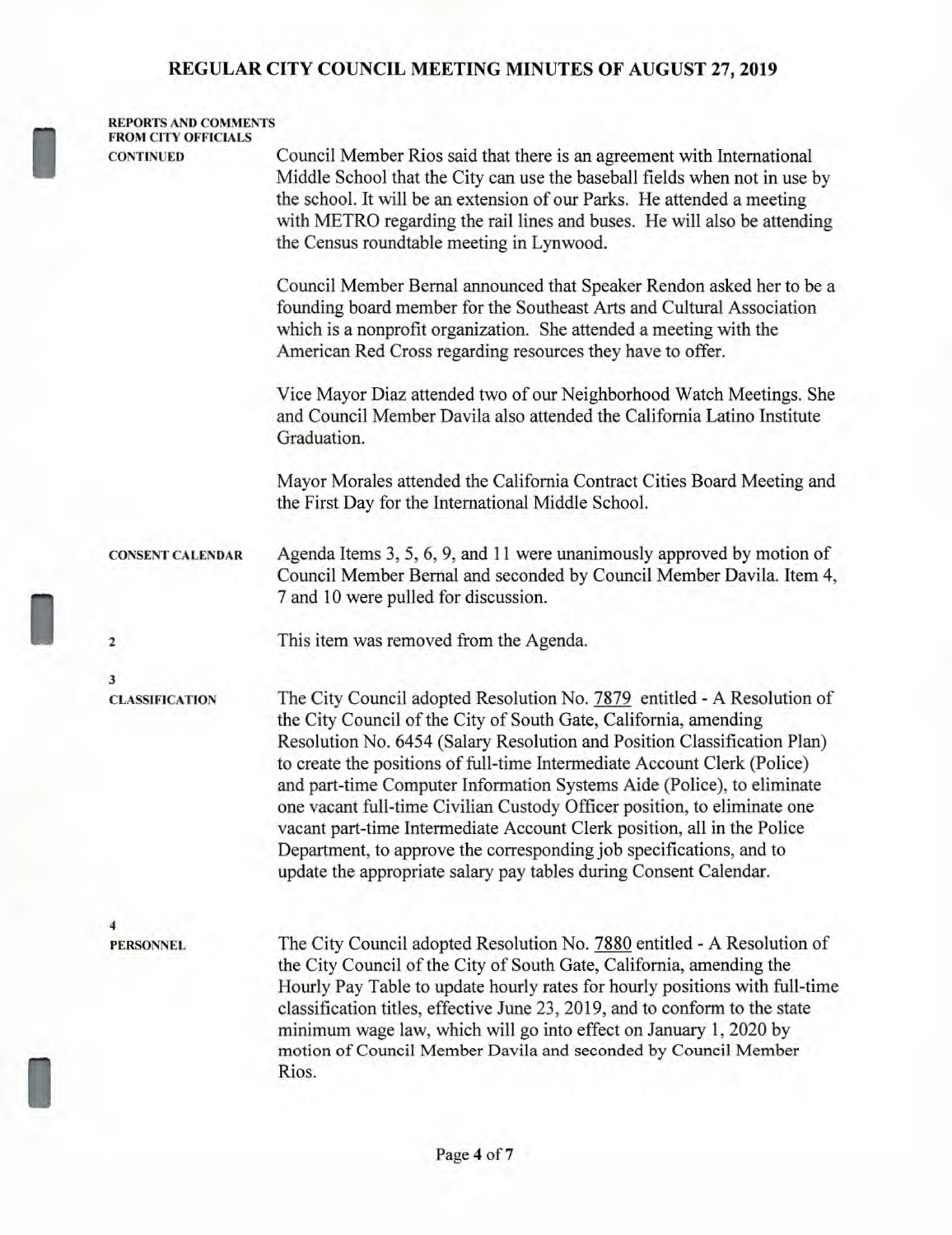**5** 

I

I

I

**URBAN REFORESTATION** The City Council considered adopting Resolution No. 7881 entitled - A Resolution of the City Council of the City of South Gate, California, approving the submittal of a grant application by The Trust for Public Land to the California Department of Parks and Recreation for Statewide Park Development and Community Revitalization Grant Program for the construction of the Urban Orchard Demonstration Project and City agreeing to accept this Project and contract obligations upon completion during Consent Calendar.

**6 SEWER VIDEO INSPECTION** 

The City Council approved A and B during Consent Calendar.

- a. Approved an Agreement (Contract No. 3549) with National Plant Services, Inc., for Sanitary Sewer Main Closed Circuit Television Inspection and As-needed Maintenance Services for a three-year term commencing September 1, 2019, in an annual amount not to exceed \$100,000, for a total amount of \$300,000; and
- b. Authorized the Mayor to execute the Agreement in a form acceptable to the City Attorney.

**7 TRAFFIC SIGNAL** 

The City Council approved A and B was approved as amended by motion of Council Member Davila and seconded by Council Member Bernal.

- a. Approved an Escrow Agreement (Contract No. 3551) with the Los Angeles Community College District to collect the fair share portion of the costs associated with the construction of a traffic signal at the intersection of Firestone Boulevard and Calden Avenue under the Firestone Boulevard Corridor Capacity Enhancement Project, City Project No. 476-TRF, in the amount of \$317,307; and
- b. Authorized the Mayor to execute the Agreement in a form acceptable to the City Attorney.

Mayor Morales, Council Member Rios and Special Legal Counsel Jerry Ruiz left the Chamber due to a conflict of interest with this item.

**AMENDMENT:** Change the authorized signature for the Escrow Agreement to Vice Mayor Diaz.

**ROLL CALL:** Vice Mayor Diaz, yes; Council Member Davila, yes; Council Member Bernal, yes; Mayor Morales, absent; Council Member Rios, absent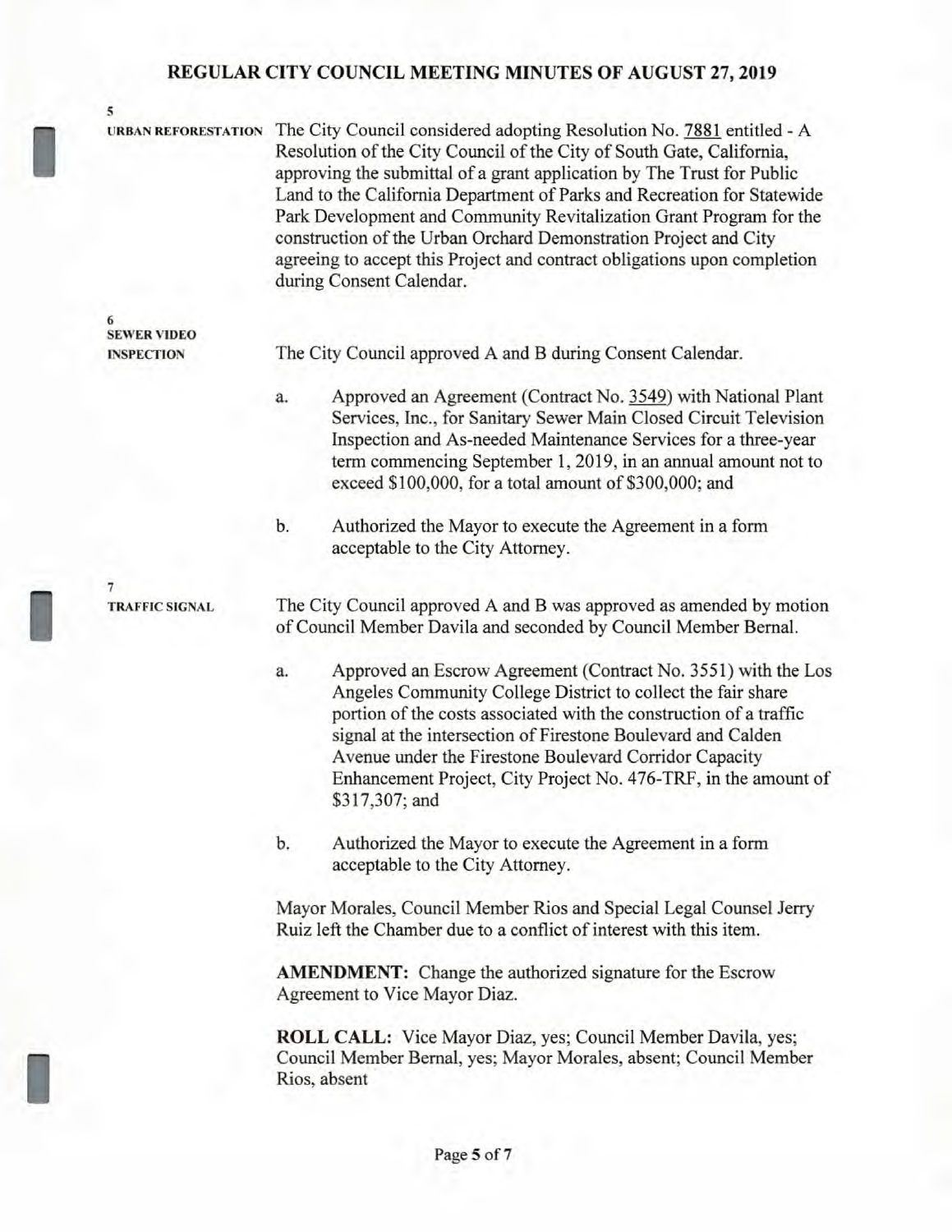**<sup>8</sup>**This item was removed from the Agenda. **9 COMPUTERS** The City Council approved A, B and C during Consent Calendar. **10 EQUIPMENT RECESS 11 MINUTES**  a. Approved Amendment No. 2 to Contract No. 3035 with Icon Enterprises, Inc., D/B/A CivicPlus, extending website maintenance support services through August 26, 2020, in an amount not-toexceed \$9,703; b. Authorized the Mayor to execute Amendment No. 2 in a form acceptable to the City Attorney; and c. Appropriated \$9,703 from the unassigned fund balance of the General Fund to Account No. 100-150-44-6101 (Community Promotion - Professional Services). The City Council approved A, B, C, and D by motion of Council Member Davila and seconded by Council Member Bernal. a. Approved the purchase of a new 30 foot Showmobile Mobile Stage from Wenger, Inc., through the Government Pricing Program in the amount of \$174,749; b. Appropriated \$185,000 from the unassigned fund balance of the Capital Asset & Equipment Replacement Fund (CAER) to Account Number 523-401-61-9003 (CAER Fund - Parks Administration - Auto/Rolling Stock) to fund the cost of this purchase and additional equipment at a later time; c. Authorizing the City's Purchasing Department to issue a Purchase Order for this item in accordance with the City's purchasing ordinance and policies; and d. Authorizing the Director of Parks & Recreation to execute any additional documents as may be required to properly implement and manage this purchase. The City Council recessed at 7:48 p.m., and reconvened at 7:53 p.m., with all Members of Council present The City Council approved the Special and Regular City Council Meeting Minutes of August 13, 2019 during Consent Calendar.